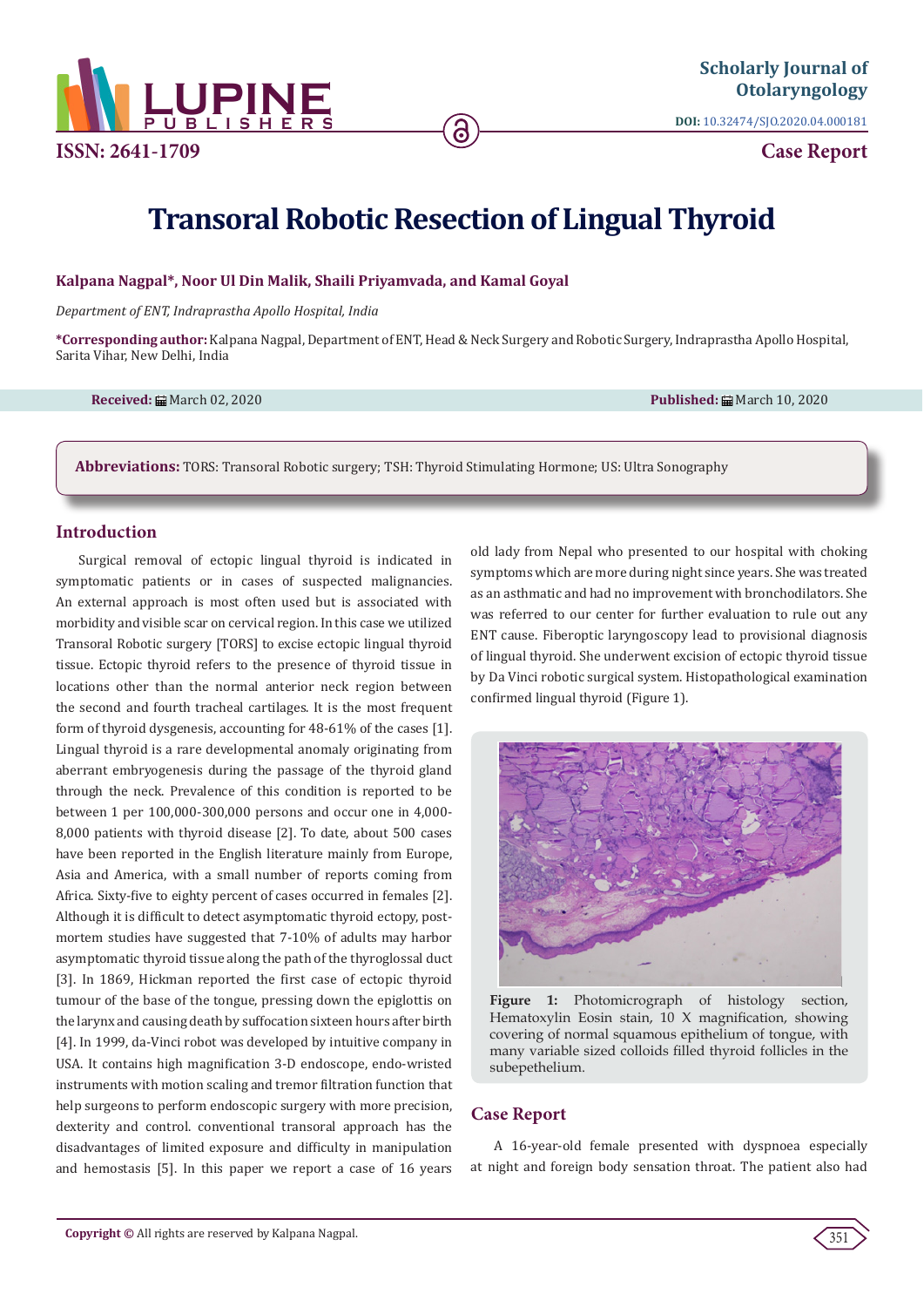complaints of dysphagia. She had no history of either past or present thyroid disease. Upon examination, the patient presented a solid, pink, spherical mass, covered with intact mucosa, located at the base of the tongue. Examination of the neck revealed no palpable thyroid gland in the normal pre-tracheal position and no cervical adenopathy. Thyroid hormone tests showed normal thyroid-stimulating hormone (TSH) concentrations and normal FT3 and FT4 concentrations. Patient was clinically euthyroid. Ultrasonography (US) revealed a mass 5x4cm in size with distinct margins restricted to the base of the tongue and absence of the thyroid gland. A thyroid scan with technetium Tc-99m sodium was performed showing marked isotope uptake in the area of the tongue and no uptake in the neck (Figure 2).



**Figure 2:** Photomicrograph of histology section, H & E stain, 20 X, with similar features as in slide 1.

# **Method**

 Patient was taken up for transoral robotic surgical excision of lingual thyroid tissue under

 general anesthesia. The da Vinci Si surgical system (Intuitive Surgical, Sunnyvale, CA) used.

a) Patient position is like Rose's position of tonsillectomy. Neck is extended by sandbag under the shoulders and the head is supported on a ring.

b) Painting & draping done.

c) Docking of the robot done. Mass base of tongue visualized using 30 degree up endoscope. 4mm instruments used for dissection.

d) Maryland dissector at left hand side and spatula tip electro-cautery at right hand side.

e) Resection carried out from the anterior border of the lingual thyroid along the capsule

f) of ectopic thyroid tissue. Mass excised in toto. Hemostasis confirmed.

- g) Undocking of robot done. GA withdrawn.
- h) Excised tissue sent for histopathological examination.

i) Pt. kept in hospital overnight for observation. No postoperative complications.

j) Post operatively substitutive thyroid hormone replacement therapy was given.

**Gross description:** Multiple mucosa covered tissue pieces altogether measure 5x2x0.5cm. No ulcer or mass lesion is identified on the surface. The cut surface shows a brownish, colloid like appearance.

**Microscopic description:** Sections show unremarkable stratified squamous epithelial lining. The subepithelial stroma shows islands of normal thyroid follicles and few seromucinous salivary glands, with mild lymphoid cell infiltrate. There is no evidence of malignancy (Figure 3).



**Figure 3:** Docking of the robot for transoral surgery.

**Conclusion:** Excised swelling base of tongue - LINGUAL THYROID.

### **Results**

TORS of ectopic lingual thyroid tissue was successfully performed with excellent functional outcomes and with decreased operating time than conventional tongue base surgeries. Less than 5 ml blood loss during surgery and stay in the hospital was less than 24 hours (Figure 4).

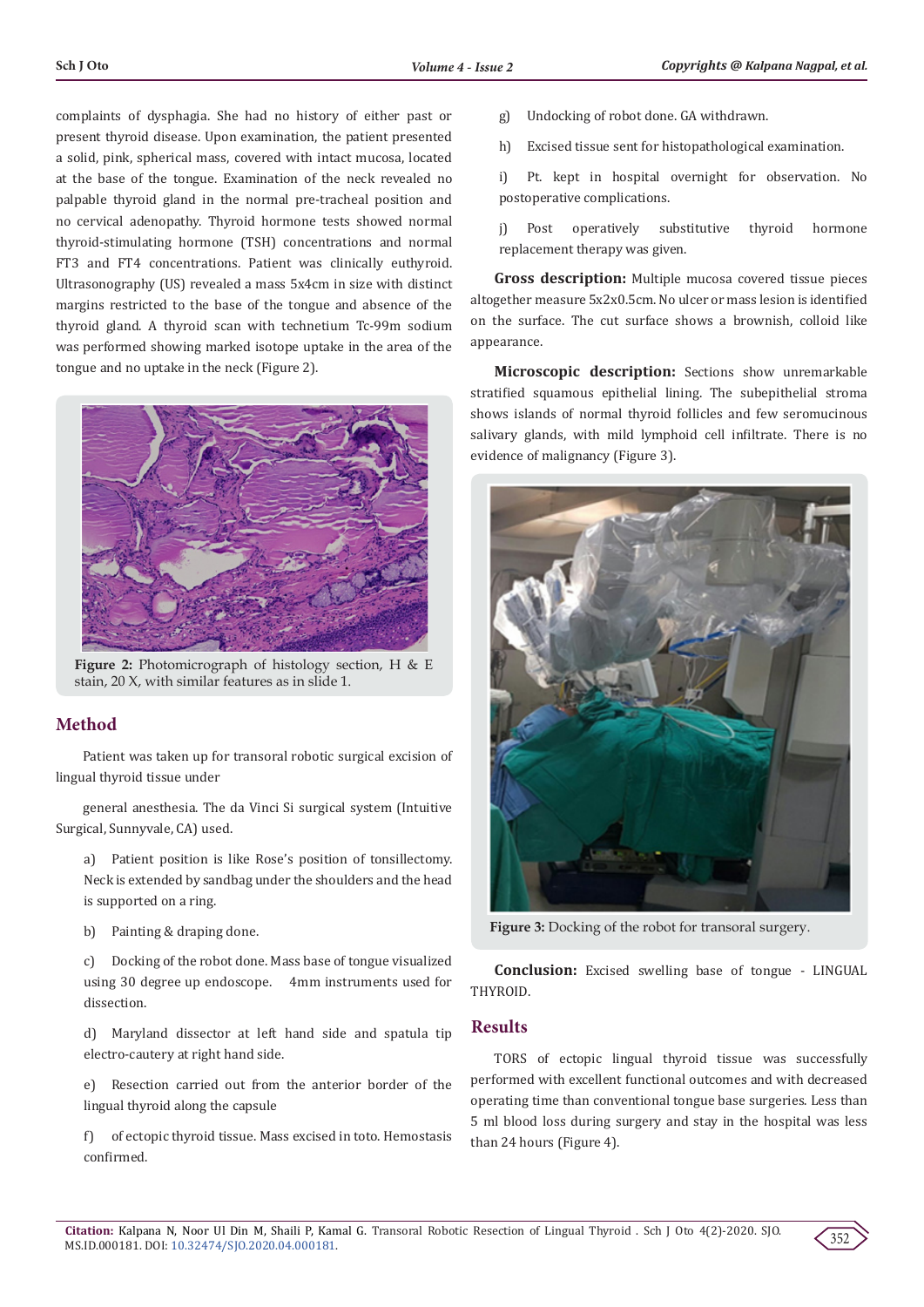

**Figure 4:** Intraoperative picture of mass.

#### **Discussion**

Lingual thyroid is reported to be a rare congenital anomaly in the population. Asymptomatic ectopic thyroid tissue becomes symptomatic in periods of puberty, pregnancy, menopause, inflammation, and stress. Thyroid requirement increasing in these periods leads TSH level to increase and hypertrophy in the thyroid gland [8]. Approach to lingual thyroid tissue may vary according to clinical findings, but it is still debatable. Although asymptomatic cases can be followed without management for probable complications, in symptomatic cases, there are alternative treatment methods. Even though thyroid suppressive treatment conducted with the administration of exogenous thyroid hormone is a method that can be preferred in patients with minimal symptoms, it is not preferred in that it requires long term treatment. Radioactive iodine treatment and surgery are other treatment alternatives. As it is in a region difficult to access, open surgical approaches have been used in surgical treatment [9]. These surgical approaches may lead morbidity rates to increase according to the method used since they require lip, tongue, and mandibular splitting or lateral, suprahyoid pharyngotomy and long operation times and feeding with nasogastric tube, they run the risk of the development of suprahyoid pharyngotomy, hospitalization is prolonged, and there are skin scars. In order to avoid these morbidities, transoral resection techniques including Co2 laser, electrocautery, and harmonic technologies are used.

Terris et al. [10] reported that transoral minimal invasive lingual thyroid resection decreased morbidity and duration of hospitalization compared to other open approaches. Coblation assisted lingual thyroid and lingual tonsil resection techniques were used and successful results were reported [11-13]. Leitzbach et al. [12] reported successful results and low complication rates in 108 patients undergoing coblation assisted resection due to tongue root and lingual tonsil hypertrophy. However, transoral resection techniques have limited point of view and lead to difficulty in resection owing to difficulty in manipulation, which restricts their use [6]. Studies have demonstrated that as the size of the

mass increases, transoral respectability of the mass decreases. The basic principles of avoiding complications in transoral tongue root resections are careful dissection in accordance with imaging methods and adequate anatomic evaluation in order to prevent lingual artery injury [14]. Transoral robotic surgery decreases the technical difficulties encountered in other transoral approaches in that it has a three-dimensional larger point of view, and manipulation is easier thanks to robotic instruments, leading to its larger use in oropharyngeal and tongue root operations [7]. Transoral robotic surgery is used in many different regions in surgical otolaryngology [15,16]. Three robotic arms, 0-degree and 30-degree high definition and 3-dimensional video instruments make it possible to overcome restriction of visualization of regions with difficult access and difficulty of manipulation. Lingual thyroid excision using this method has been described in previous studies [17,18]. The absolute local contraindication is related to the difficult exposition of the oropharynx, due to a limited opening of the mouth or the patient's habitus. TORS for treatment of ectopic lingual goiter is feasible, requires a short learning curve, and appears to be safe [19]. In addition, the robotic surgery also has been adopted to do esthetic neck surgery with better cosmetic outcomes by hiding the scar [20].

#### **Conclusion**

TORS assisted excision of ectopic lingual thyroid is minimally invasive, feasible method. It is a safe technique with minimum morbidity and decreased operative time. In experienced hands it should be offered as valid treatment for this pathology. Studies with larger case series and longer duration of follow-up are required in order to reach a definitive conclusion on this issue.

#### **References**

- 1. [Felice Md, Lauro Rd \(2004\) Thyroid Development and Its Disorders:](https://pubmed.ncbi.nlm.nih.gov/15466939-thyroid-development-and-its-disorders-genetics-and-molecular-mechanisms/) [Genetic and Molecular Mechanisms. Endocrine Reviews 25\(5\): 722-746.](https://pubmed.ncbi.nlm.nih.gov/15466939-thyroid-development-and-its-disorders-genetics-and-molecular-mechanisms/)
- 2. [Yoon JS, Won KC, Cho iH, Lee Jt, Lee HW \(2007\) Clinical Characteristics of](https://pubmed.ncbi.nlm.nih.gov/17887928-clinical-characteristics-of-ectopic-thyroid-in-korea/) [Ectopic Thyroid in Korea. Thyroid 17\(11\): 1117-1121.](https://pubmed.ncbi.nlm.nih.gov/17887928-clinical-characteristics-of-ectopic-thyroid-in-korea/)
- 3. [Sauk JJ \(1970\) Ectopic Lingual Thyroid. J Pathology 102\(4\): 239-245.](https://pubmed.ncbi.nlm.nih.gov/5508735-ectopic-lingual-thyroid/)
- 4. Hickman W (1869) Congenital Tumor of the Base of the Tongue, Pressing Down the Epiglottis on the Larynx and Causing Death by Suffocation Sixteen Hours after Birth. Trans Pathol Soc Lond 20: 160-161
- 5. [Man Wei Hua, Wen-Chun Lin, Chen-Chi Wang \(2019\) Triple Ectopic](http://www.anncaserep.com/pdfs_folder/accr-v4-id1680.pdf) [Thyroid Excision by Robotic Surgery via Trans-Oral and Post-Auricular](http://www.anncaserep.com/pdfs_folder/accr-v4-id1680.pdf) [Approach Report of a Case. Annals of Clinical Case Report 4: 1-4.](http://www.anncaserep.com/pdfs_folder/accr-v4-id1680.pdf)
- 6. [Dziegielewski PT, Chau JKM, Seikaly H, Allegretto M, Barber B, et al.](https://pubmed.ncbi.nlm.nih.gov/21303597-lingual-thyroid-in-adults-management-algorithm-based-on-swallowing-outcomes/) [\(2011\) Lingual Thyroid in Adults: Management Algorithm Based on](https://pubmed.ncbi.nlm.nih.gov/21303597-lingual-thyroid-in-adults-management-algorithm-based-on-swallowing-outcomes/) [Swallowing Outcomes. Journal of Otolaryngology-Head and Neck](https://pubmed.ncbi.nlm.nih.gov/21303597-lingual-thyroid-in-adults-management-algorithm-based-on-swallowing-outcomes/) [Surgery 40\(1\): 19-26.](https://pubmed.ncbi.nlm.nih.gov/21303597-lingual-thyroid-in-adults-management-algorithm-based-on-swallowing-outcomes/)
- 7. [O'Malley BW, Weinstein GS, Snyder W, Hockstein N \(2006\) Transoral](https://pubmed.ncbi.nlm.nih.gov/16885755-transoral-robotic-surgery-tors-for-base-of-tongue-neoplasms/) [Robotic Surgery \(TORS\) for Base of Tongue Neoplasms. The](https://pubmed.ncbi.nlm.nih.gov/16885755-transoral-robotic-surgery-tors-for-base-of-tongue-neoplasms/) [Laryngoscope 116\(8\): 1465-1472.](https://pubmed.ncbi.nlm.nih.gov/16885755-transoral-robotic-surgery-tors-for-base-of-tongue-neoplasms/)
- 8. [Thomas G, Hoilat R, Daniels JS, Kalagie W \(2003\) Ectopic Lingual](https://pubmed.ncbi.nlm.nih.gov/12729787-ectopic-lingual-thyroid-a-case-report/) [Thyroid: A Case Report. International Journal of Oral & Maxillofacial](https://pubmed.ncbi.nlm.nih.gov/12729787-ectopic-lingual-thyroid-a-case-report/) [Surgery 32\(2\): 219-221.](https://pubmed.ncbi.nlm.nih.gov/12729787-ectopic-lingual-thyroid-a-case-report/)